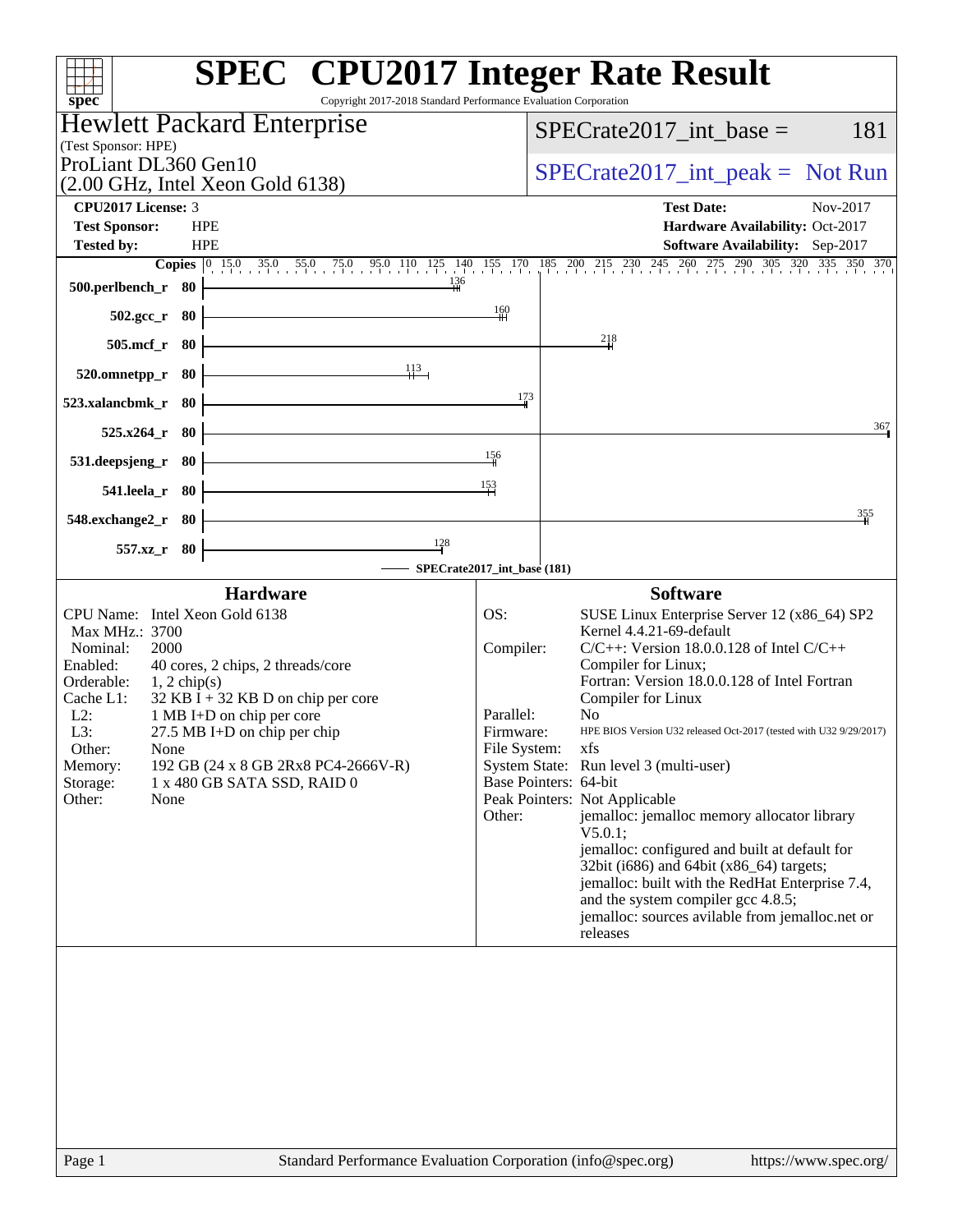

# **[SPEC CPU2017 Integer Rate Result](http://www.spec.org/auto/cpu2017/Docs/result-fields.html#SPECCPU2017IntegerRateResult)**

Copyright 2017-2018 Standard Performance Evaluation Corporation

## Hewlett Packard Enterprise

(Test Sponsor: HPE)

(2.00 GHz, Intel Xeon Gold 6138)

 $SPECTate2017\_int\_base = 181$ 

## ProLiant DL360 Gen10  $SPECTR_{128}$  [SPECrate2017\\_int\\_peak =](http://www.spec.org/auto/cpu2017/Docs/result-fields.html#SPECrate2017intpeak) Not Run

**[CPU2017 License:](http://www.spec.org/auto/cpu2017/Docs/result-fields.html#CPU2017License)** 3 **[Test Date:](http://www.spec.org/auto/cpu2017/Docs/result-fields.html#TestDate)** Nov-2017

**[Test Sponsor:](http://www.spec.org/auto/cpu2017/Docs/result-fields.html#TestSponsor)** HPE **[Hardware Availability:](http://www.spec.org/auto/cpu2017/Docs/result-fields.html#HardwareAvailability)** Oct-2017 **[Tested by:](http://www.spec.org/auto/cpu2017/Docs/result-fields.html#Testedby)** HPE **[Software Availability:](http://www.spec.org/auto/cpu2017/Docs/result-fields.html#SoftwareAvailability)** Sep-2017

#### **[Results Table](http://www.spec.org/auto/cpu2017/Docs/result-fields.html#ResultsTable)**

|                                               | <b>Base</b>   |                |       |                |            | <b>Peak</b>    |       |               |                |              |                |              |                |              |
|-----------------------------------------------|---------------|----------------|-------|----------------|------------|----------------|-------|---------------|----------------|--------------|----------------|--------------|----------------|--------------|
| <b>Benchmark</b>                              | <b>Copies</b> | <b>Seconds</b> | Ratio | <b>Seconds</b> | Ratio      | <b>Seconds</b> | Ratio | <b>Copies</b> | <b>Seconds</b> | <b>Ratio</b> | <b>Seconds</b> | <b>Ratio</b> | <b>Seconds</b> | <b>Ratio</b> |
| 500.perlbench_r                               | 80            | 926            | 138   | 934            | 136        | 949            | 134   |               |                |              |                |              |                |              |
| $502.\text{gcc}_r$                            | 80            | 696            | 163   | 707            | 160        | 711            | 159   |               |                |              |                |              |                |              |
| $505$ .mcf r                                  | 80            | 589            | 220   | 594            | 218        | 595            | 217   |               |                |              |                |              |                |              |
| 520.omnetpp_r                                 | 80            | 868            | 121   | 930            | <b>113</b> | 947            | 111   |               |                |              |                |              |                |              |
| 523.xalancbmk r                               | 80            | 488            | 173   | 487            | 174        | 490            | 172   |               |                |              |                |              |                |              |
| $525.x264$ r                                  | 80            | 381            | 367   | 381            | 368        | 381            | 367   |               |                |              |                |              |                |              |
| 531.deepsjeng_r                               | 80            | 584            | 157   | 590            | 155        | 589            | 156   |               |                |              |                |              |                |              |
| 541.leela r                                   | 80            | 866            | 153   | 847            | 156        | 865            | 153   |               |                |              |                |              |                |              |
| 548.exchange2_r                               | 80            | 588            | 357   | 590            | 355        | 591            | 355   |               |                |              |                |              |                |              |
| 557.xz r                                      | 80            | 674            | 128   | 676            | 128        | 674            | 128   |               |                |              |                |              |                |              |
| $SPECrate2017$ int base =<br>181              |               |                |       |                |            |                |       |               |                |              |                |              |                |              |
| $SPECrate2017\_int\_peak =$<br><b>Not Run</b> |               |                |       |                |            |                |       |               |                |              |                |              |                |              |

Results appear in the [order in which they were run](http://www.spec.org/auto/cpu2017/Docs/result-fields.html#RunOrder). Bold underlined text [indicates a median measurement](http://www.spec.org/auto/cpu2017/Docs/result-fields.html#Median).

#### **[Submit Notes](http://www.spec.org/auto/cpu2017/Docs/result-fields.html#SubmitNotes)**

 The numactl mechanism was used to bind copies to processors. The config file option 'submit' was used to generate numactl commands to bind each copy to a specific processor. For details, please see the config file.

### **[Operating System Notes](http://www.spec.org/auto/cpu2017/Docs/result-fields.html#OperatingSystemNotes)**

 Stack size set to unlimited using "ulimit -s unlimited" Prior to runcpu invocation Filesystem page cache synced and cleared with: sync; echo 3> /proc/sys/vm/drop\_caches runspec command invoked through numactl i.e.: numactl --interleave=all runspec <etc> irqbalance disabled with "service irqbalance stop" tuned profile set wtih "tuned-adm profile throughput-performance" VM Dirty ratio was set to 40 using "echo 40 > /proc/sys/vm/dirty\_ratio" Numa balancing was disabled using "echo 0 > /proc/sys/kernel/numa\_balancing"

### **[General Notes](http://www.spec.org/auto/cpu2017/Docs/result-fields.html#GeneralNotes)**

Environment variables set by runcpu before the start of the run: LD\_LIBRARY\_PATH = "/home/specuser/cpu2017/lib/ia32:/home/specuser/cpu2017/lib/intel64" LD\_LIBRARY\_PATH = "\$LD\_LIBRARY\_PATH:/home/specuser/cpu2017/je5.0.1-32:/home/specuser/cpu2017/je5.0.1-64"

 Binaries compiled on a system with 1x Intel Core i7-4790 CPU + 32GB RAM memory using Redhat Enterprise Linux 7.4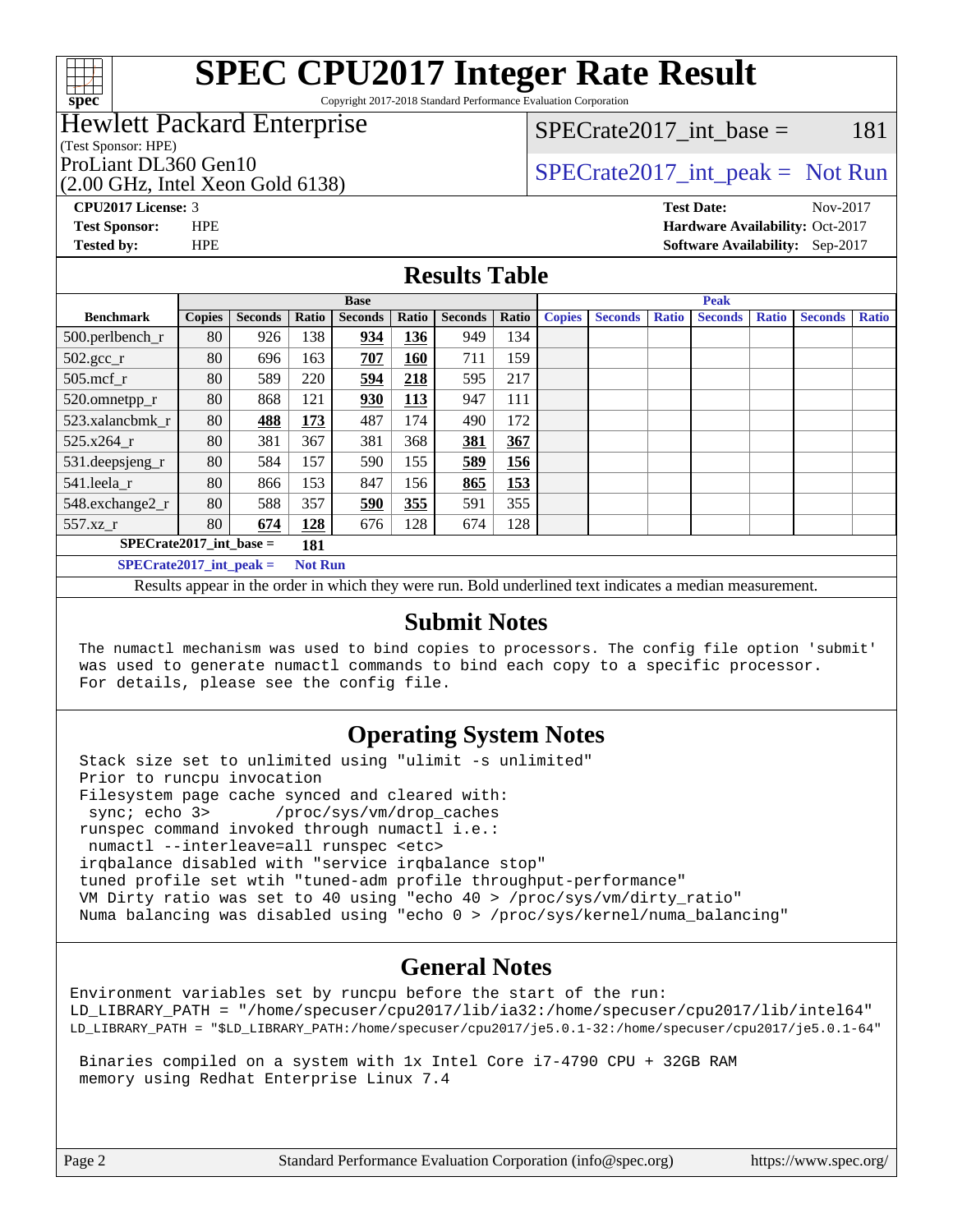#### **[SPEC CPU2017 Integer Rate Result](http://www.spec.org/auto/cpu2017/Docs/result-fields.html#SPECCPU2017IntegerRateResult)**  $+\ +$ **[spec](http://www.spec.org/)** Copyright 2017-2018 Standard Performance Evaluation Corporation Hewlett Packard Enterprise  $SPECTate2017\_int\_base = 181$ (Test Sponsor: HPE) ProLiant DL360 Gen10  $SPECTA 6146128$   $SPECTA 6146128$   $SPECTA 6146128$ (2.00 GHz, Intel Xeon Gold 6138) **[CPU2017 License:](http://www.spec.org/auto/cpu2017/Docs/result-fields.html#CPU2017License)** 3 **[Test Date:](http://www.spec.org/auto/cpu2017/Docs/result-fields.html#TestDate)** Nov-2017 **[Test Sponsor:](http://www.spec.org/auto/cpu2017/Docs/result-fields.html#TestSponsor)** HPE **[Hardware Availability:](http://www.spec.org/auto/cpu2017/Docs/result-fields.html#HardwareAvailability)** Oct-2017 **[Tested by:](http://www.spec.org/auto/cpu2017/Docs/result-fields.html#Testedby)** HPE **[Software Availability:](http://www.spec.org/auto/cpu2017/Docs/result-fields.html#SoftwareAvailability)** Sep-2017 **[Platform Notes](http://www.spec.org/auto/cpu2017/Docs/result-fields.html#PlatformNotes)** BIOS Configuration: Thermal Configuration set to Maximum Cooling LLC Prefetcher set to Enabled LLC Dead Line Allocation set to Disabled Stale A to S set to Disabled Memory Patrol Scrubbing set to disabled Workload Profile set to General Throughput Compute Minimum Processor Idle Power Core C-State set to C1E Sysinfo program /home/specuser/cpu2017/bin/sysinfo Rev: r5797 of 2017-06-14 96c45e4568ad54c135fd618bcc091c0f running on linux-0s5n Sat Nov 11 07:42:31 2017 SUT (System Under Test) info as seen by some common utilities. For more information on this section, see <https://www.spec.org/cpu2017/Docs/config.html#sysinfo> From /proc/cpuinfo model name : Intel(R) Xeon(R) Gold 6138 CPU @ 2.00GHz 2 "physical id"s (chips) 80 "processors" cores, siblings (Caution: counting these is hw and system dependent. The following excerpts from /proc/cpuinfo might not be reliable. Use with caution.) cpu cores : 20 siblings : 40 physical 0: cores 0 1 2 3 8 9 10 11 12 16 17 18 19 20 24 25 26 27 28 physical 1: cores 0 1 2 3 8 9 10 11 12 16 17 18 19 20 24 25 26 27 28 From lscpu: Architecture: x86\_64 CPU op-mode(s): 32-bit, 64-bit Byte Order: Little Endian  $CPU(s):$  80 On-line CPU(s) list: 0-79 Thread(s) per core: 2 Core(s) per socket: 20 Socket(s): 2 NUMA node(s): 4 Vendor ID: GenuineIntel CPU family: 6 Model: 85 Model name: Intel(R) Xeon(R) Gold 6138 CPU @ 2.00GHz Stepping: 4 CPU MHz: 1995.318 BogoMIPS: 3990.63 Virtualization: VT-x L1d cache: 32K L1i cache: 32K **(Continued on next page)**

Page 3 Standard Performance Evaluation Corporation [\(info@spec.org\)](mailto:info@spec.org) <https://www.spec.org/>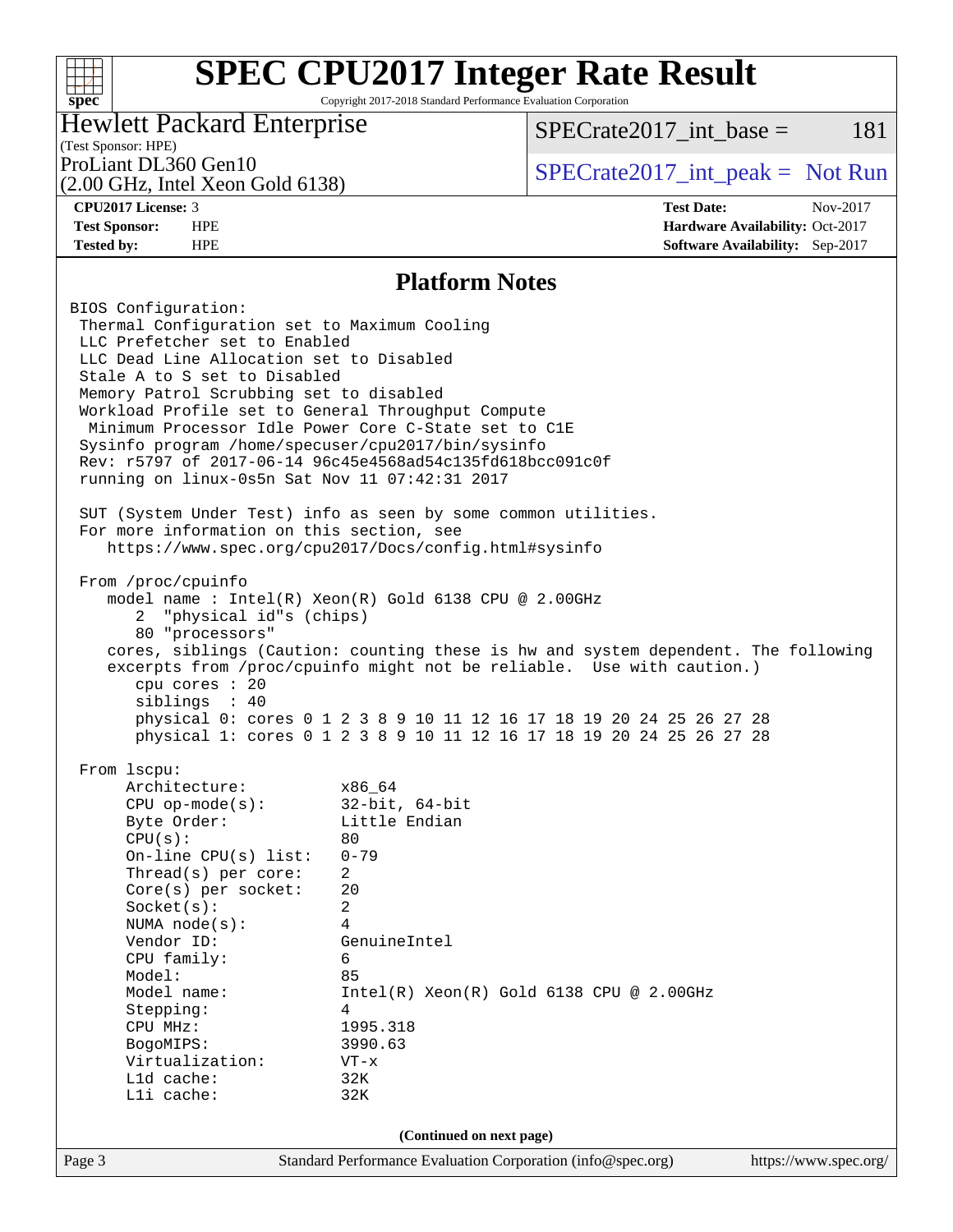# **[SPEC CPU2017 Integer Rate Result](http://www.spec.org/auto/cpu2017/Docs/result-fields.html#SPECCPU2017IntegerRateResult)**

Copyright 2017-2018 Standard Performance Evaluation Corporation

Hewlett Packard Enterprise

(2.00 GHz, Intel Xeon Gold 6138)

 $SPECTate2017\_int\_base = 181$ 

(Test Sponsor: HPE)

ProLiant DL360 Gen10  $SPECrate2017$ \_int\_peak = Not Run

**[spec](http://www.spec.org/)**

 $+\hskip -1.5pt +\hskip -1.5pt +$ 

**[CPU2017 License:](http://www.spec.org/auto/cpu2017/Docs/result-fields.html#CPU2017License)** 3 **[Test Date:](http://www.spec.org/auto/cpu2017/Docs/result-fields.html#TestDate)** Nov-2017 **[Test Sponsor:](http://www.spec.org/auto/cpu2017/Docs/result-fields.html#TestSponsor)** HPE **[Hardware Availability:](http://www.spec.org/auto/cpu2017/Docs/result-fields.html#HardwareAvailability)** Oct-2017 **[Tested by:](http://www.spec.org/auto/cpu2017/Docs/result-fields.html#Testedby)** HPE **[Software Availability:](http://www.spec.org/auto/cpu2017/Docs/result-fields.html#SoftwareAvailability)** Sep-2017

#### **[Platform Notes \(Continued\)](http://www.spec.org/auto/cpu2017/Docs/result-fields.html#PlatformNotes)**

 L2 cache: 1024K L3 cache: 28160K NUMA node0 CPU(s): 0-9,40-49 NUMA node1 CPU(s): 10-19,50-59 NUMA node2 CPU(s): 20-29,60-69 NUMA node3 CPU(s): 30-39,70-79 Flags: fpu vme de pse tsc msr pae mce cx8 apic sep mtrr pge mca cmov pat pse36 clflush dts acpi mmx fxsr sse sse2 ss ht tm pbe syscall nx pdpe1gb rdtscp lm constant\_tsc art arch\_perfmon pebs bts rep\_good nopl xtopology nonstop\_tsc aperfmperf eagerfpu pni pclmulqdq dtes64 monitor ds\_cpl vmx smx est tm2 ssse3 sdbg fma cx16 xtpr pdcm pcid dca sse4\_1 sse4\_2 x2apic movbe popcnt tsc\_deadline\_timer aes xsave avx f16c rdrand lahf\_lm abm 3dnowprefetch ida arat epb pln pts dtherm intel\_pt tpr\_shadow vnmi flexpriority ept vpid fsgsbase tsc\_adjust bmi1 hle avx2 smep bmi2 erms invpcid rtm cqm mpx avx512f avx512dq rdseed adx smap clflushopt clwb avx512cd avx512bw avx512vl xsaveopt xsavec xgetbv1 cqm\_llc cqm\_occup\_llc /proc/cpuinfo cache data cache size : 28160 KB From numactl --hardware WARNING: a numactl 'node' might or might not correspond to a physical chip. available: 4 nodes (0-3) node 0 cpus: 0 1 2 3 4 5 6 7 8 9 40 41 42 43 44 45 46 47 48 49 node 0 size: 47891 MB node 0 free: 36298 MB node 1 cpus: 10 11 12 13 14 15 16 17 18 19 50 51 52 53 54 55 56 57 58 59 node 1 size: 48381 MB node 1 free: 37002 MB node 2 cpus: 20 21 22 23 24 25 26 27 28 29 60 61 62 63 64 65 66 67 68 69 node 2 size: 48381 MB node 2 free: 37269 MB node 3 cpus: 30 31 32 33 34 35 36 37 38 39 70 71 72 73 74 75 76 77 78 79 node 3 size: 48263 MB node 3 free: 37163 MB node distances: node 0 1 2 3 0: 10 21 31 31 1: 21 10 31 31 2: 31 31 10 21 3: 31 31 21 10 From /proc/meminfo MemTotal: 197547324 kB HugePages\_Total: 0 Hugepagesize: 2048 kB From /etc/\*release\* /etc/\*version\* **(Continued on next page)**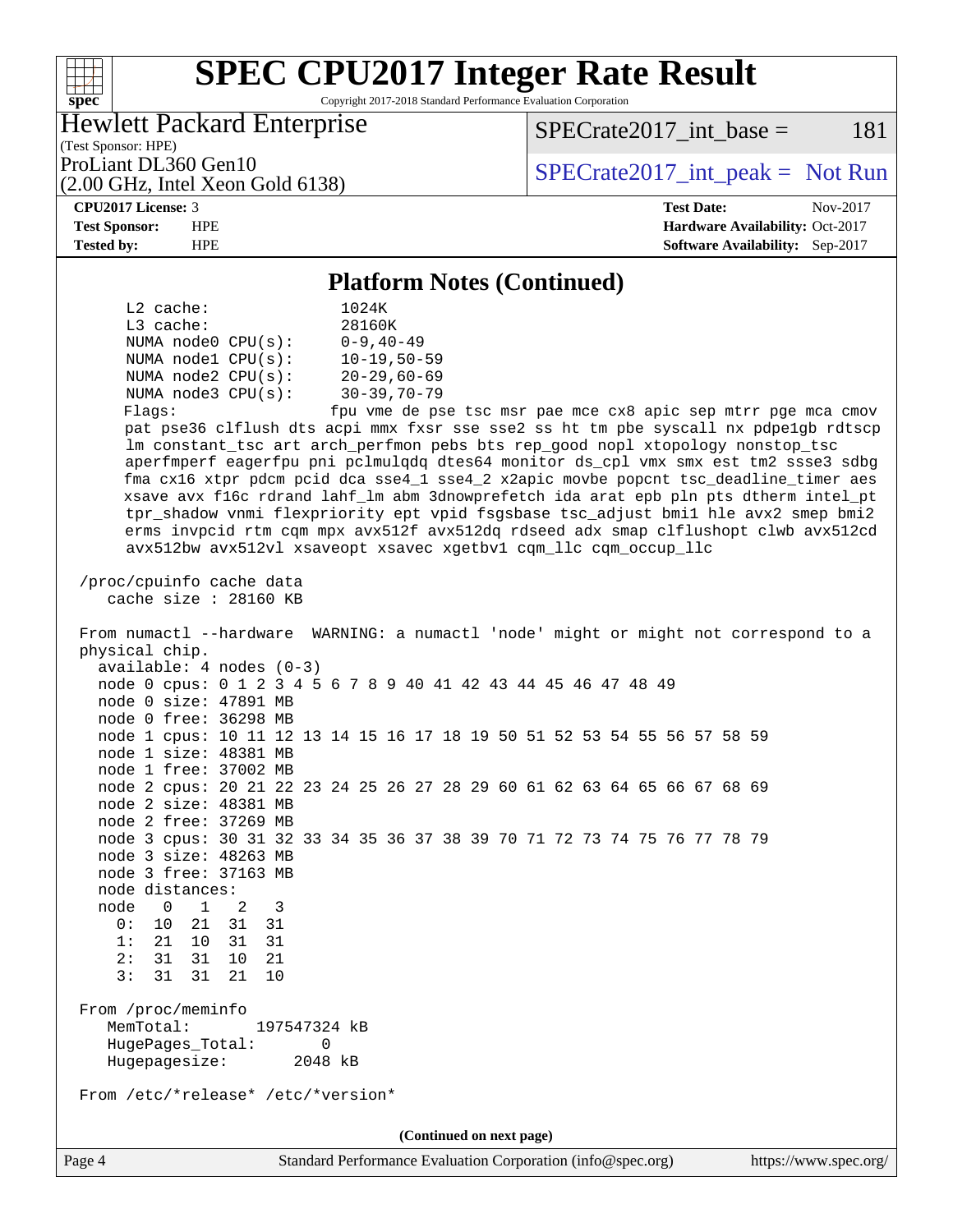### $\pm$ **[spec](http://www.spec.org/)**

# **[SPEC CPU2017 Integer Rate Result](http://www.spec.org/auto/cpu2017/Docs/result-fields.html#SPECCPU2017IntegerRateResult)**

Copyright 2017-2018 Standard Performance Evaluation Corporation

## Hewlett Packard Enterprise

 $SPECTate2017\_int\_base = 181$ 

# (Test Sponsor: HPE)<br>ProLiant DL360 Gen10

(2.00 GHz, Intel Xeon Gold 6138)

### $SPECTate2017\_int\_peak = Not Run$

**[CPU2017 License:](http://www.spec.org/auto/cpu2017/Docs/result-fields.html#CPU2017License)** 3 **[Test Date:](http://www.spec.org/auto/cpu2017/Docs/result-fields.html#TestDate)** Nov-2017 **[Test Sponsor:](http://www.spec.org/auto/cpu2017/Docs/result-fields.html#TestSponsor)** HPE **[Hardware Availability:](http://www.spec.org/auto/cpu2017/Docs/result-fields.html#HardwareAvailability)** Oct-2017 **[Tested by:](http://www.spec.org/auto/cpu2017/Docs/result-fields.html#Testedby)** HPE **[Software Availability:](http://www.spec.org/auto/cpu2017/Docs/result-fields.html#SoftwareAvailability)** Sep-2017

#### **[Platform Notes \(Continued\)](http://www.spec.org/auto/cpu2017/Docs/result-fields.html#PlatformNotes)**

| SuSE-release:                                                                                                                                                                                                                                                                                                                                                                        |                       |
|--------------------------------------------------------------------------------------------------------------------------------------------------------------------------------------------------------------------------------------------------------------------------------------------------------------------------------------------------------------------------------------|-----------------------|
| SUSE Linux Enterprise Server 12 (x86_64)                                                                                                                                                                                                                                                                                                                                             |                       |
| $VERSION = 12$                                                                                                                                                                                                                                                                                                                                                                       |                       |
| $PATCHLEVEL = 2$<br># This file is deprecated and will be removed in a future service pack or release.                                                                                                                                                                                                                                                                               |                       |
| # Please check /etc/os-release for details about this release.                                                                                                                                                                                                                                                                                                                       |                       |
| os-release:                                                                                                                                                                                                                                                                                                                                                                          |                       |
| NAME="SLES"                                                                                                                                                                                                                                                                                                                                                                          |                       |
| VERSION="12-SP2"                                                                                                                                                                                                                                                                                                                                                                     |                       |
| VERSION_ID="12.2"                                                                                                                                                                                                                                                                                                                                                                    |                       |
| PRETTY_NAME="SUSE Linux Enterprise Server 12 SP2"                                                                                                                                                                                                                                                                                                                                    |                       |
| ID="sles"                                                                                                                                                                                                                                                                                                                                                                            |                       |
| $ANSI$ _COLOR=" $0:32$ "                                                                                                                                                                                                                                                                                                                                                             |                       |
| CPE_NAME="cpe:/o:suse:sles:12:sp2"                                                                                                                                                                                                                                                                                                                                                   |                       |
|                                                                                                                                                                                                                                                                                                                                                                                      |                       |
| uname $-a$ :                                                                                                                                                                                                                                                                                                                                                                         |                       |
| Linux linux-0s5n 4.4.21-69-default #1 SMP Tue Oct 25 10:58:20 UTC 2016 (9464f67)                                                                                                                                                                                                                                                                                                     |                       |
| x86_64 x86_64 x86_64 GNU/Linux                                                                                                                                                                                                                                                                                                                                                       |                       |
| run-level 3 Nov 10 20:28                                                                                                                                                                                                                                                                                                                                                             |                       |
|                                                                                                                                                                                                                                                                                                                                                                                      |                       |
| SPEC is set to: /home/specuser/cpu2017                                                                                                                                                                                                                                                                                                                                               |                       |
| Type Size Used Avail Use% Mounted on<br>Filesystem                                                                                                                                                                                                                                                                                                                                   |                       |
| $/\text{dev/sdb3}$<br>xfs<br>407G 141G 267G 35% / home                                                                                                                                                                                                                                                                                                                               |                       |
| Additional information from dmidecode follows. WARNING: Use caution when you interpret<br>this section. The 'dmidecode' program reads system data which is "intended to allow<br>hardware to be accurately determined", but the intent may not be met, as there are<br>frequent changes to hardware, firmware, and the "DMTF SMBIOS" standard.<br>BIOS HPE U32 09/29/2017<br>Memory: |                       |
| 24x UNKNOWN NOT AVAILABLE 8 GB 2 rank 2666                                                                                                                                                                                                                                                                                                                                           |                       |
| (End of data from sysinfo program)                                                                                                                                                                                                                                                                                                                                                   |                       |
| <b>Compiler Version Notes</b>                                                                                                                                                                                                                                                                                                                                                        |                       |
|                                                                                                                                                                                                                                                                                                                                                                                      |                       |
| 500.perlbench_r(base) 502.gcc_r(base) 505.mcf_r(base) 525.x264_r(base)<br>CC.<br>$557.xx$ $r(base)$                                                                                                                                                                                                                                                                                  |                       |
| icc (ICC) 18.0.0 20170811                                                                                                                                                                                                                                                                                                                                                            |                       |
| Copyright (C) 1985-2017 Intel Corporation. All rights reserved.                                                                                                                                                                                                                                                                                                                      |                       |
|                                                                                                                                                                                                                                                                                                                                                                                      |                       |
|                                                                                                                                                                                                                                                                                                                                                                                      |                       |
| (Continued on next page)                                                                                                                                                                                                                                                                                                                                                             |                       |
|                                                                                                                                                                                                                                                                                                                                                                                      |                       |
| Standard Performance Evaluation Corporation (info@spec.org)<br>Page 5                                                                                                                                                                                                                                                                                                                | https://www.spec.org/ |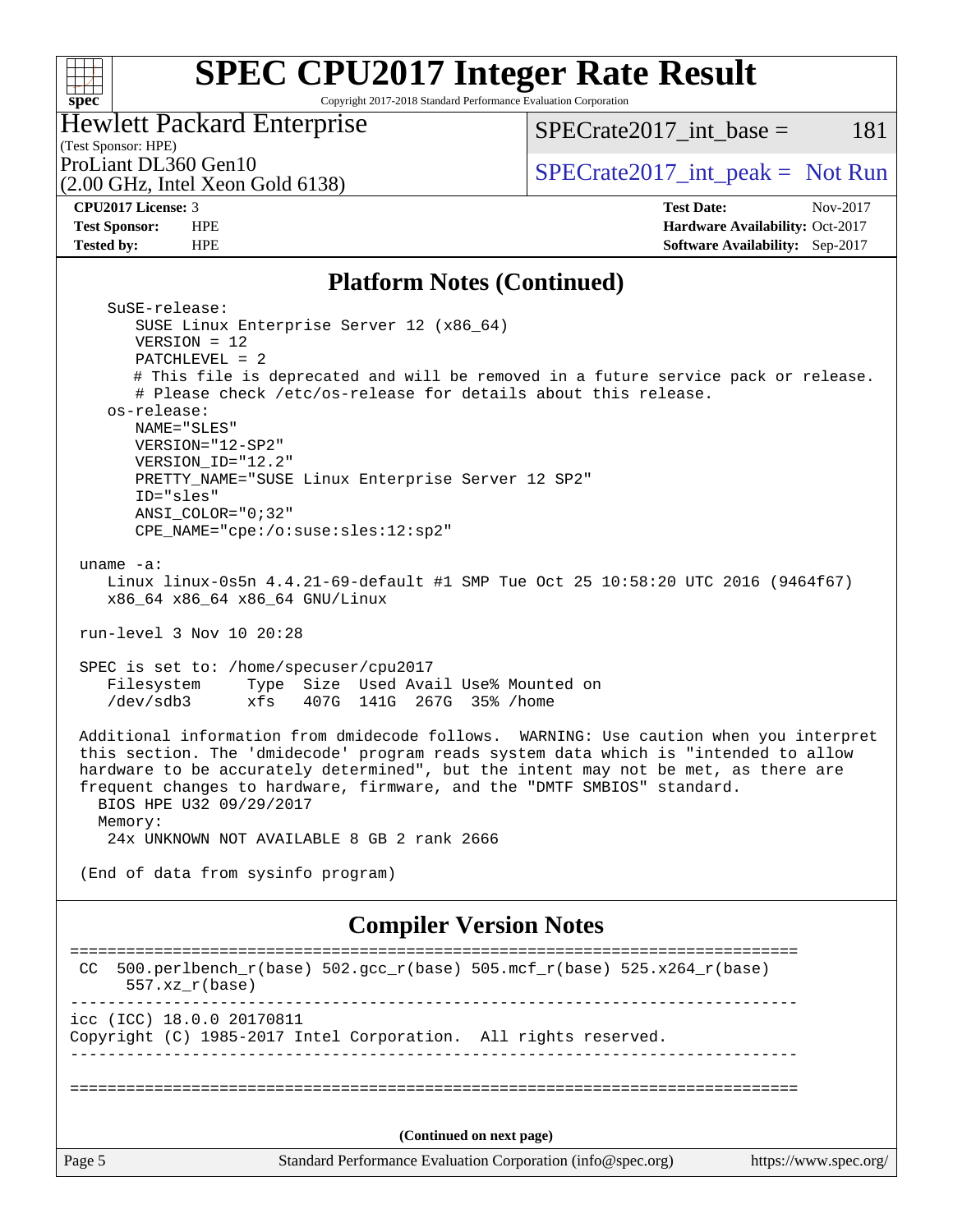

# **[SPEC CPU2017 Integer Rate Result](http://www.spec.org/auto/cpu2017/Docs/result-fields.html#SPECCPU2017IntegerRateResult)**

Copyright 2017-2018 Standard Performance Evaluation Corporation

## Hewlett Packard Enterprise

(Test Sponsor: HPE)

 $SPECTate2017\_int\_base = 181$ 

(2.00 GHz, Intel Xeon Gold 6138)

ProLiant DL360 Gen10  $SPECTR_{129}$  [SPECrate2017\\_int\\_peak =](http://www.spec.org/auto/cpu2017/Docs/result-fields.html#SPECrate2017intpeak) Not Run

**[CPU2017 License:](http://www.spec.org/auto/cpu2017/Docs/result-fields.html#CPU2017License)** 3 **[Test Date:](http://www.spec.org/auto/cpu2017/Docs/result-fields.html#TestDate)** Nov-2017 **[Test Sponsor:](http://www.spec.org/auto/cpu2017/Docs/result-fields.html#TestSponsor)** HPE **[Hardware Availability:](http://www.spec.org/auto/cpu2017/Docs/result-fields.html#HardwareAvailability)** Oct-2017 **[Tested by:](http://www.spec.org/auto/cpu2017/Docs/result-fields.html#Testedby)** HPE **[Software Availability:](http://www.spec.org/auto/cpu2017/Docs/result-fields.html#SoftwareAvailability)** Sep-2017

#### **[Compiler Version Notes \(Continued\)](http://www.spec.org/auto/cpu2017/Docs/result-fields.html#CompilerVersionNotes)**

| CXXC 520.omnetpp_r(base) 523.xalancbmk_r(base) 531.deepsjeng_r(base)<br>$541.$ leela r(base)     |  |
|--------------------------------------------------------------------------------------------------|--|
| icpc (ICC) 18.0.0 20170811<br>Copyright (C) 1985-2017 Intel Corporation. All rights reserved.    |  |
| FC 548. exchange2 r(base)                                                                        |  |
| ifort (IFORT) 18.0.0 20170811<br>Copyright (C) 1985-2017 Intel Corporation. All rights reserved. |  |

## **[Base Compiler Invocation](http://www.spec.org/auto/cpu2017/Docs/result-fields.html#BaseCompilerInvocation)**

[C benchmarks](http://www.spec.org/auto/cpu2017/Docs/result-fields.html#Cbenchmarks): [icc](http://www.spec.org/cpu2017/results/res2017q4/cpu2017-20171114-00792.flags.html#user_CCbase_intel_icc_18.0_66fc1ee009f7361af1fbd72ca7dcefbb700085f36577c54f309893dd4ec40d12360134090235512931783d35fd58c0460139e722d5067c5574d8eaf2b3e37e92)

[C++ benchmarks:](http://www.spec.org/auto/cpu2017/Docs/result-fields.html#CXXbenchmarks) [icpc](http://www.spec.org/cpu2017/results/res2017q4/cpu2017-20171114-00792.flags.html#user_CXXbase_intel_icpc_18.0_c510b6838c7f56d33e37e94d029a35b4a7bccf4766a728ee175e80a419847e808290a9b78be685c44ab727ea267ec2f070ec5dc83b407c0218cded6866a35d07)

[Fortran benchmarks](http://www.spec.org/auto/cpu2017/Docs/result-fields.html#Fortranbenchmarks): [ifort](http://www.spec.org/cpu2017/results/res2017q4/cpu2017-20171114-00792.flags.html#user_FCbase_intel_ifort_18.0_8111460550e3ca792625aed983ce982f94888b8b503583aa7ba2b8303487b4d8a21a13e7191a45c5fd58ff318f48f9492884d4413fa793fd88dd292cad7027ca)

# **[Base Portability Flags](http://www.spec.org/auto/cpu2017/Docs/result-fields.html#BasePortabilityFlags)**

 500.perlbench\_r: [-DSPEC\\_LP64](http://www.spec.org/cpu2017/results/res2017q4/cpu2017-20171114-00792.flags.html#b500.perlbench_r_basePORTABILITY_DSPEC_LP64) [-DSPEC\\_LINUX\\_X64](http://www.spec.org/cpu2017/results/res2017q4/cpu2017-20171114-00792.flags.html#b500.perlbench_r_baseCPORTABILITY_DSPEC_LINUX_X64) 502.gcc\_r: [-DSPEC\\_LP64](http://www.spec.org/cpu2017/results/res2017q4/cpu2017-20171114-00792.flags.html#suite_basePORTABILITY502_gcc_r_DSPEC_LP64) 505.mcf\_r: [-DSPEC\\_LP64](http://www.spec.org/cpu2017/results/res2017q4/cpu2017-20171114-00792.flags.html#suite_basePORTABILITY505_mcf_r_DSPEC_LP64) 520.omnetpp\_r: [-DSPEC\\_LP64](http://www.spec.org/cpu2017/results/res2017q4/cpu2017-20171114-00792.flags.html#suite_basePORTABILITY520_omnetpp_r_DSPEC_LP64) 523.xalancbmk\_r: [-DSPEC\\_LP64](http://www.spec.org/cpu2017/results/res2017q4/cpu2017-20171114-00792.flags.html#suite_basePORTABILITY523_xalancbmk_r_DSPEC_LP64) [-DSPEC\\_LINUX](http://www.spec.org/cpu2017/results/res2017q4/cpu2017-20171114-00792.flags.html#b523.xalancbmk_r_baseCXXPORTABILITY_DSPEC_LINUX) 525.x264\_r: [-DSPEC\\_LP64](http://www.spec.org/cpu2017/results/res2017q4/cpu2017-20171114-00792.flags.html#suite_basePORTABILITY525_x264_r_DSPEC_LP64) 531.deepsjeng\_r: [-DSPEC\\_LP64](http://www.spec.org/cpu2017/results/res2017q4/cpu2017-20171114-00792.flags.html#suite_basePORTABILITY531_deepsjeng_r_DSPEC_LP64) 541.leela\_r: [-DSPEC\\_LP64](http://www.spec.org/cpu2017/results/res2017q4/cpu2017-20171114-00792.flags.html#suite_basePORTABILITY541_leela_r_DSPEC_LP64) 548.exchange2\_r: [-DSPEC\\_LP64](http://www.spec.org/cpu2017/results/res2017q4/cpu2017-20171114-00792.flags.html#suite_basePORTABILITY548_exchange2_r_DSPEC_LP64) 557.xz\_r: [-DSPEC\\_LP64](http://www.spec.org/cpu2017/results/res2017q4/cpu2017-20171114-00792.flags.html#suite_basePORTABILITY557_xz_r_DSPEC_LP64)